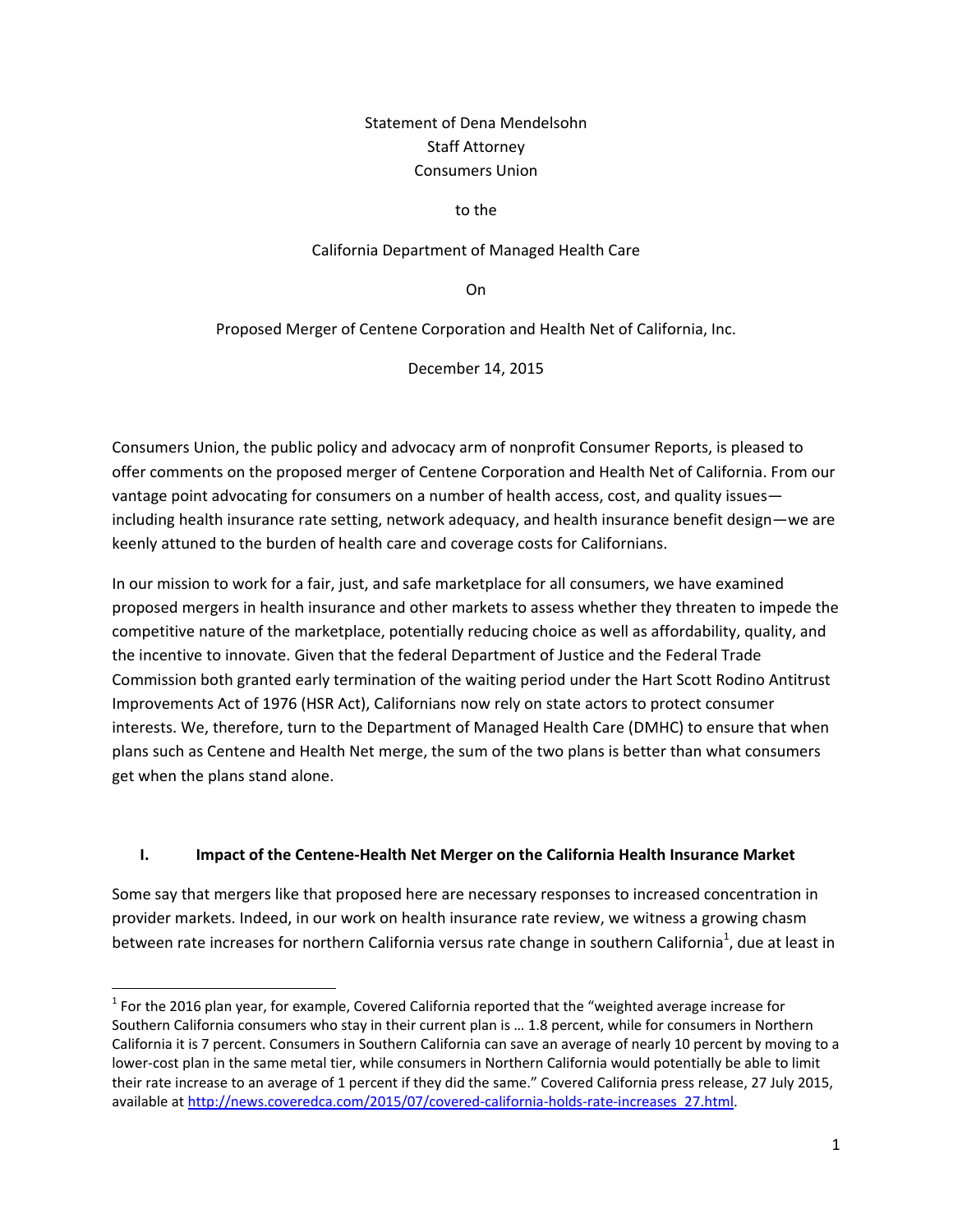part to the consolidation of providers in northern California. However, we are not convinced that the antidote to provider consolidation is plan consolidation. Rather, if history is a guide, having a high concentration of health insurers, as in other industries, results in higher prices. For example, when Aetna and Prudential merged in 1999, premiums rose seven percentage points.<sup>2</sup> While this example precedes the ACA and its significant impact on the insurer landscape, we believe the outcome is still telling.

We also have reason to doubt assurances by Centene and Health Net, stating that the merger of these two companies would afford efficiencies for the benefit of consumers.<sup>3</sup> The announcement of a proposed merger of health plans is frequently padded with promises of cost-savings to be passed along to consumers. However, research on the subject reveals a dearth of economic studies or other evidence finding those assurances to be true. Rather, according a health economics expert, "Past mergers among insurance companies suggest that consumers seldom benefit. 'When insurers merge, there's almost always an increase in premiums'."<sup>4</sup> While it is foreseeable that stronger market power will strengthen health plans' negotiating position with providers, as a leading health antitrust scholar notes, there is "little incentive [for an insurer] to pass along the savings to its policyholders."<sup>5</sup> Furthermore, we note that if price reductions are in fact realized and passed through, we seek assurances that cost savings will not be achieved via reductions in the quantity or quality of services.

The threat of increased insurance rates also stems from the possibility that Centene will opt to shrink or remove Health Net's presence from the commercial market in California altogether. In 2015, Health Net offered products in all but three Covered California regions, capturing 18% of statewide enrollment in Covered California (subsidized and non-subsidized).<sup>6</sup> Health Net was also the third largest health plan of all full service commercial HMO enrollees, serving 8% of the California market.<sup>7</sup> Centene, on the other hand, has limited exposure in the commercial market, focusing most heavily in government contracting; it does not operate at all in California's commercial market and appears to have entered the commercial market in other states only after the implementation of the ACA.<sup>8</sup> The possibility of a large player such

 2 Leemore Dafny, Mark Duggan and Subramaniam Ramanarayanan, *Paying a Premium on your Premium? Consolidation in the U.S. Health Insurance Industry*, NBER Working Paper No. 15434, Issued October 2009.

 $3$  Testimony of Steve Sell, President and CEO of HealthNet of California and Rone Baldwin, Executive Vice President of Centene, DMHC public meeting conducted December 7, 2015.

<sup>4</sup> Erin Trish, researcher at USC's Schaeffer School for Health Policy and Economics, as quoted by David Lazarus, *As Health Insurers Merge, Consumers' Premiums are Likely to Rise*, 10 July 2015. Available at [http://www.latimes.com/business/la-fi-lazarus-20150710-column.html.](http://www.latimes.com/business/la-fi-lazarus-20150710-column.html)

<sup>5</sup> Thomas Greaney, *Examining Implications of Health Insurance Mergers*, Health Affairs, 16 July 2015. Available at http://healthaffairs.org/blog/2015/07/16/examining-implications-of-health-insurance-mergers/.

<sup>6</sup> Covered California, *Health Insurance Companies and Plan Rates for 2016 (preliminary rates)*, July 27, 2015 (updated Oct. 29, 2015), at p.31. Available at https://www.coveredca.com/PDFs/7-27-CoveredCA-2016PlanRatesprelim.pdf.

<sup>7</sup> Cattaneo & Stroud, Inc., *Before & After Results of the Proposed California HMO Acquisitions*, 24 August 2015 at pp.1-2.

<sup>8</sup> Avalere Health LLC, *New Market Entrants: Growth and Diversification in U.S. Health Insurance*, September 2015.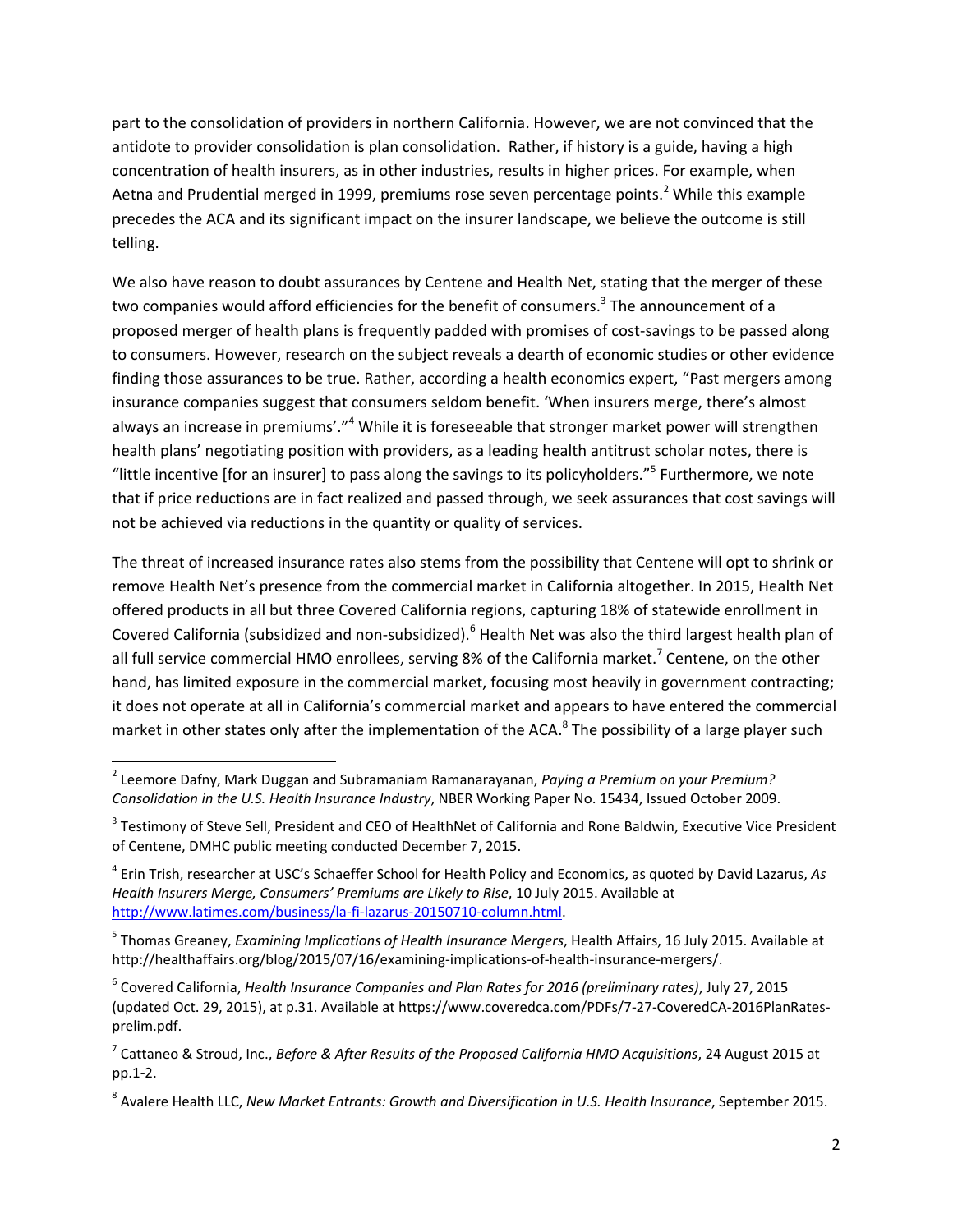as Health Net exiting the market altogether is troubling because it would result in less competition, and potentially higher prices for consumers. At the DMHC public meeting, on December 7, both Centene and Health Net executives made assurances that Health Net's current Knox-Keene products would be maintained in the California marketplace. However, Centene has a history of backing out of a health insurance market abruptly: in 2013, Centene discontinued its Kentucky Medicaid product, Kentucky Spirit Health Plan, a year prior to the conclusion of its contract, leaving policyholders scrambling.<sup>9</sup> We therefore urge DMHC to get these assurances of continued presence in both the Medicaid and commercial markets in California in writing, in the form of a specific undertaking, if this merger is approved.

## **II. Impact of Centene-Health Net Merger on Incentive to Improve Quality**

In addition to the specter of the cost of health insurance increasing under a consolidated plan marketplace, Consumers Union is also concerned that greater market power will erode incentives for plans, including the newly merged company, to provide high quality health insurance coverage to its members.

Looking at what we know about current records for both Health Net and Centene gives us reason for concern.

- According to a recently issued report by the California Office of the Patient Advocate, Health Net HMO members on the commercial market conferred on Health Net a single star—the lowest score possible—for both categories of "*ease of access to care"* and "*members get answers to questions*." 10,
- The National Committee for Quality Assurance (NCQA) reported that Health Net of California earned the lowest score possible for consumer satisfaction for its Medicaid Managed Care Organization in 2014-2015.<sup>11</sup>
- In a 2013 Routine Medical Survey conducted by DMHC, the Department identified five deficiencies.<sup>12</sup> Of those, a year later, Health Net failed to resolve one: "to demonstrate adequate

 $\overline{\phantom{a}}$ 

<sup>&</sup>lt;sup>9</sup> Centene was recently found in breach of its contract with the state of Kentucky by the Court of Appeals and the case is pending calculation of damages by the Circuit Court. The Courier-Journal, *Kentucky Spirit Loses Appeal in Medicaid Suit*, available at http://www.courier-journal.com/story/news/local/2015/02/06/kentucky-spirit-losesappeal-medicaid-suit/23000931/.

<sup>&</sup>lt;sup>10</sup> State of California Office of the Patient Advocate, Health Net of California, Inc. 2015-16 Edition Medical Care Ratings, available at http://reportcard.opa.ca.gov/rc/profile.aspx?EntityType=HMO&Entity=HEALTH\_NET.

<sup>&</sup>lt;sup>11</sup> Kaiser Family Foundation Medicaid MCO Quality Rankings available a[t http://kff.org/medicaid/state](http://kff.org/medicaid/state-indicator/medicaid-mco-quality-rankings/)[indicator/medicaid-mco-quality-rankings/.](http://kff.org/medicaid/state-indicator/medicaid-mco-quality-rankings/) Centene is currently unranked because of its nominal share of the California market.

<sup>12</sup> The Department of Managed Health Care, *Final Report—Routine Medical Survey of Health Net of California, Inc. A Full Service Plan*, February 2014. Available at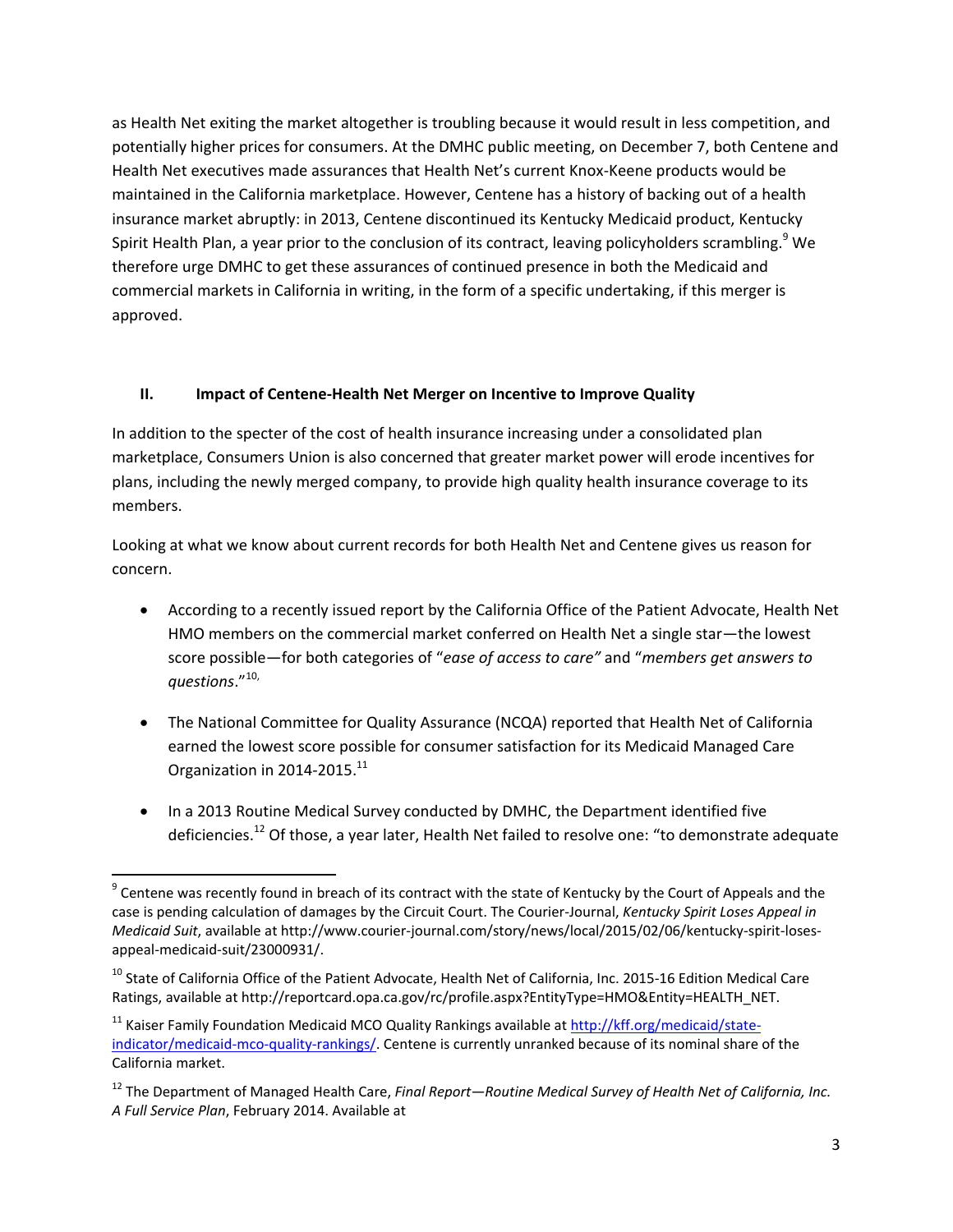consideration and rectification of enrollee grievances." Indeed, it appears to have taken a full two years after the deficiency was originally identified for Health Net to correct this failure. Obviously, responsiveness to consumer grievances is a key measure for consumers, but it was not prioritized by Health Net.

- DMHC's 2013 Independent Medical Review Results report shows that there were 1.13 independent medical reviews requested for every 10,000 Health Net members—a number that puts Health Net in the dubious position of one of the top in the state for members requesting outside review. For perspective, Health Net's 1.13 is more than double the rate of Kaiser Permanente, which has a rate of 0.47 per 10,000 members. Of the cases reviewed for medical necessity, two-thirds were reversed either via judgment by the independent reviewer or by the plan.<sup>13</sup> Of the Emergency Room (ER) reimbursements that underwent independent review, another two-thirds were reversed, many of which by the plan itself. $^{14}$
- DMHC fined Health Net in 2014 for its failure to properly secure of protected health information.<sup>15</sup>
- A visit to the Better Business Bureau Business Review website reveals a bevy of recent consumer complaints against Ambetter, Centene's health insurance exchange product for the individual market. These complaints include lost documentation, unrecorded premium payments, inadequate provider network, and customer service hours that are limited to the standard work day (meaning that policyholders that work during the day may be unable to contact Centene during customer service hours). Complaints were spread among the states were Ambetter was offered in 2014 and 2015.

 $\overline{\phantom{a}}$ [http://www.dmhc.ca.gov/desktopmodules/dmhc/medsurveys/surveys/300fs022414.pdf.](http://www.dmhc.ca.gov/desktopmodules/dmhc/medsurveys/surveys/300fs022414.pdf) Those deficiencies were: (1) The plan failed to demonstrate adequate consideration and rectification of enrollee grievances; (2) The plan does not consistently and correctly display in all its written responses to grievances the Department's telephone number, the CA Relay service's telephone number, the Plan's telephone number, and the Department's Internet address in 12-point boldface type with the statement required by Section 1368.02(b); (3) The Plan does not consistently follow timeframes indicated in its Evidence of Coverage (EOC) for enrollees to file grievances; (4) Upon receipt of an urgent grievance, the Plan does not consistently, immediately inform the complainant of his/her right to contact the Department regarding the urgent grievance; (5) The Plan does not consistently provide the direct telephone number of the professional who made the denial decision in its commercial denial letters sent to requesting/treating providers.

 $13$  The breakdown is 28.8% were overturned by IMR and 37.0% were reversed by the plan. California Department of Managed Health Care 2013 Independent Medical review Summary Report. Available at http://www.dmhc.ca.gov/Portals/0/FileAComplaint/DMHCDecisionsAndReports/AnnualComplaintAndIMRDecision s/2013.pdf.

 $14$  The breakdown is 11.1% were overturned by IMR and 55.6% were reversed by the plan. California Department of Managed Health Care 2013 Independent Medical review Summary Report. Available at http://www.dmhc.ca.gov/Portals/0/FileAComplaint/DMHCDecisionsAndReports/AnnualComplaintAndIMRDecision s/2013.pdf.

<sup>15</sup> The Department of Managed Health Care, *2014 Annual Report*, at 14. Available at http://dmhc.ca.gov/Portals/0/FileAComplaint/DMHCDecisionsAndReports/AnnualComplaintAndIMRDecisions/201 4.pdf.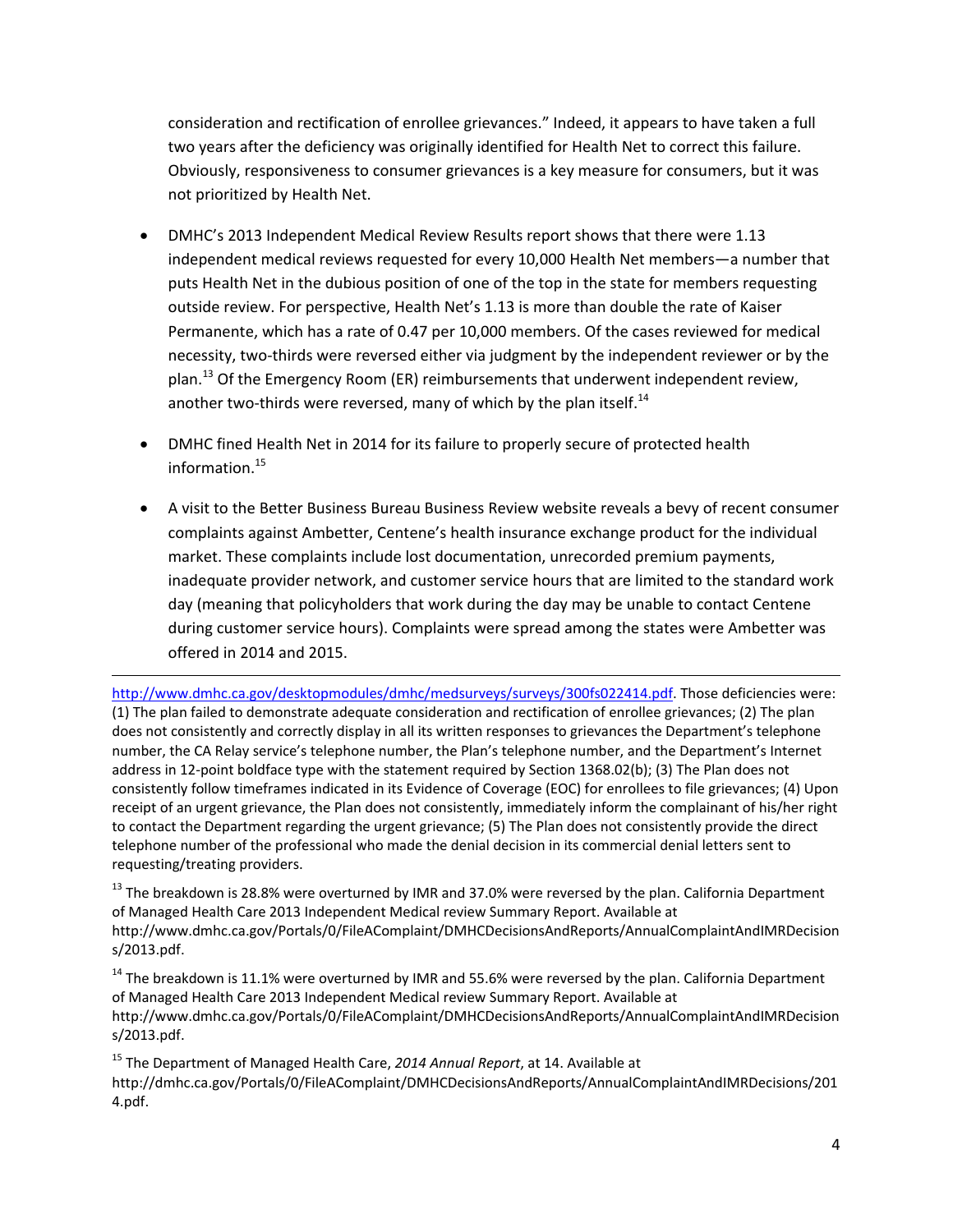Despite all this, Health Net's individual health insurance rate increases that were not subject to negotiations with Covered California exceeded the median increase in California in four out of the past five years.<sup>16</sup> The sole year in the period where they fell below was the year the market overall experienced the highest median rate increase by a significant margin. $^{17}$ 

Outside California, Centene's subsidiary, Sunshine State Health Plan, a Medicaid Managed Care Organization (MCO), also earned a single star in some Florida counties where it operated. Further, Centene's subsidiaries operating Medicaid MCOs in Florida, Georgia, Indiana, Ohio, South Carolina, Texas, Washington, and Wisconsin each earned at or below average scores for consumer satisfaction.<sup>18</sup> Health plans are more than a financial conduit between consumers and providers; they also have a direct relationship with consumers, such as by coordinating care and providing resources. Clearly, consumers' experience with a merged Health Net-Centene entity must be improved.

Finally, in his testimony before the DMHC on December 7, 2015, Health Net President and CEO Steve Sell claimed the proposed merger of the two plans would enable Health Net to innovate and transform Health Net into a leader in the transformation of health care in the country.<sup>19</sup> However, as one leading expert recently testified before the Senate Committee on the Judiciary, "there is no research showing that larger insurers are likelier to innovate."<sup>20</sup> One innovation Mr. Sell frequently cited was value-based products. It is unclear, however, how innovation will improve post-merger. Further, there is no evidence that an insurance merger is required to carry out such initiatives. While we support the transition from volume-based care to patient-oriented value-based delivery, health plans must be held accountable for assurances such as these.

We urge DMHC to impose an undertaking on the merger that raises the bar for quality. This may include improved ease of enrollment,<sup>21</sup> more consumer-friendly benefits and coverage design,<sup>22</sup> and enhanced

 $\overline{\phantom{a}}$ 

<sup>&</sup>lt;sup>16</sup> We do note, however, that its rate increases for products sold on the state Exchange, which underwent negotiations with Covered California, came in more favorably than for many other plans.

<sup>17</sup> California Health Care Foundation, *Individual Health Insurance Premium Growth in California*, available at [http://www.chcf.org/publications/2015/11/individual-premiums-growth-california.](http://www.chcf.org/publications/2015/11/individual-premiums-growth-california)

<sup>&</sup>lt;sup>18</sup> See http://kff.org/medicaid/state-indicator/medicaid-mco-quality-rankings/ for notes and sources. Centene's subsidiary operating a Medicaid MCO in South Carolina, Absolute Total Care, achieved a score of four out of five and the subsidiaries in Illinois, Kansas, Louisiana, Massachusetts, Mississippi, and Missouri are not yet scored by NCQA.

<sup>&</sup>lt;sup>19</sup> Testimony of Steve Sell, President and CEO of HealthNet of California, DMHC public meeting conducted December 7, 2015.

<sup>&</sup>lt;sup>20</sup> Testimony of Leemore S. Dafny, PhD., Before the Senate Committee on the Judiciary Subcommittee on Antitrust, Competition Policy, and Consumer Rights on "Health Insurance Industry Consolidation: What Do We Know fFrom the Past, Is It Relevant in Light f the ACA, and What Should We Ask?," 22 September 2015. Available at [http://www.judiciary.senate.gov/imo/media/doc/09-22-15%20Dafny%20Testimony%20Updated.pdf.](http://www.judiciary.senate.gov/imo/media/doc/09-22-15%20Dafny%20Testimony%20Updated.pdf)

<sup>&</sup>lt;sup>21</sup> In 2014, the most frequent complaint by consumers was in Health Net's enrollment process. The Department of Managed Health Care, *2014 Annual Report*, "2014 Complaint Results by Category and Health Plan."

<sup>&</sup>lt;sup>22</sup> In 2013, the most frequent complaint by consumers was in Health Net's benefits and coverage. The Department of Managed Health Care, *2013 Annual Report*, "2014 Complaint Results by Category and Health Plan." Available at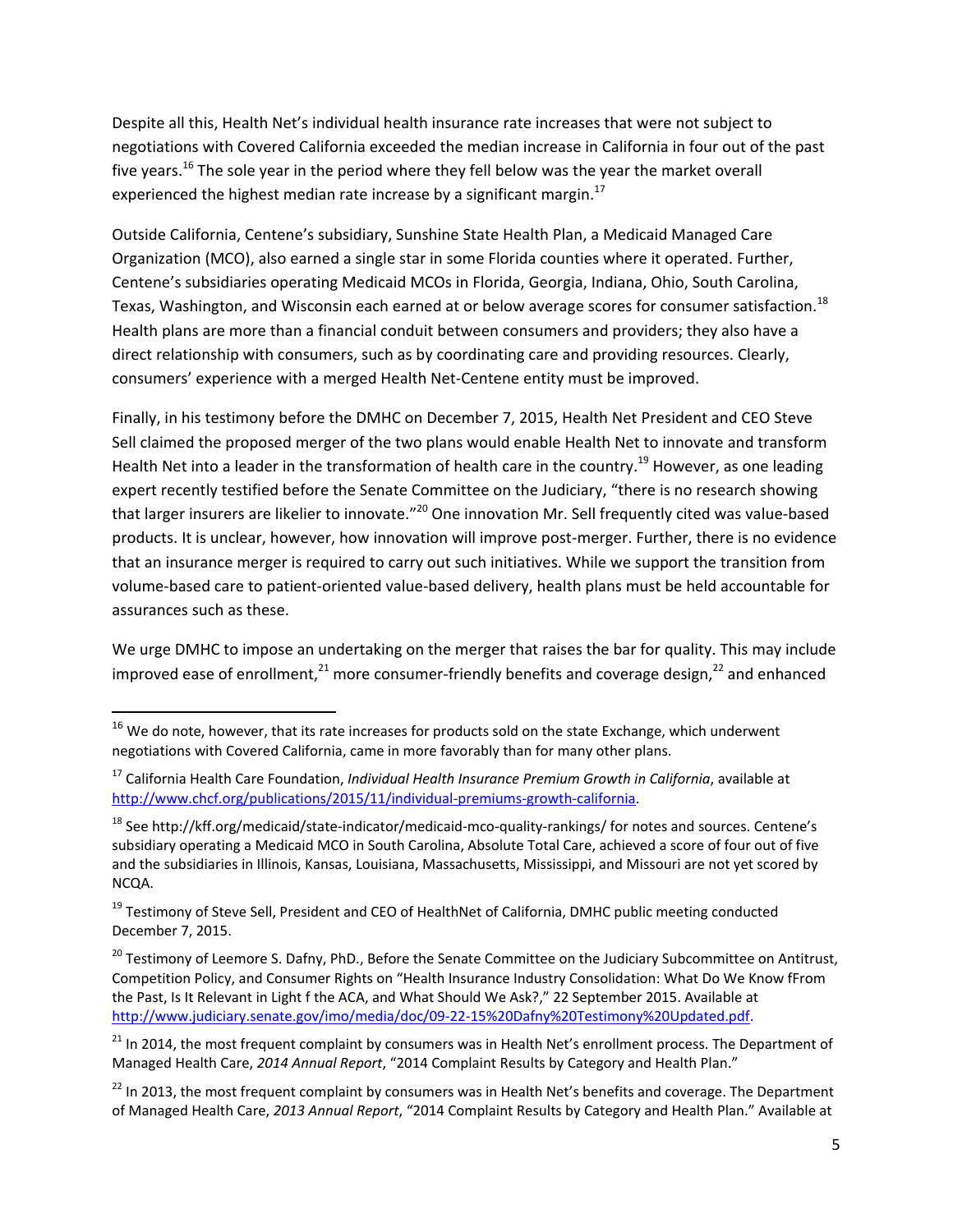grievance processes so policyholders can have issues resolved before escalating to the Independent Medical Review stage.

# **III. Impact of Entry by an Out-of-State Corporation and Management of a California-based Health Plan**

While Health Net has a longstanding presence in California, Centene has operated on only a very limited basis here, for a relatively short period of time, and outside the commercial market. Given this, it is unlikely that Centene is familiar with the intricacies of California legal requirements, the state's extensive consumer protections, and the unique regulatory framework of having two regulators as well as an active purchaser Exchange. In the DMHC public meeting held December  $7<sup>th</sup>$ , executives for both plans insisted that Centene would maintain local management in California. We urge DMHC to hold Centene to this promise and to require that "local management" be comprised of high level executives with prior experiences of considerable depth in California insurance regulations and operations. In addition, not only should management be local, but it should also prioritize practices that put consumers first.

## **IV. Recommended Undertakings**

 $\overline{\phantom{a}}$ 

If this merger is finalized, consumers need assurances that the newly combined Centene-Health Net corporation will lift up consumer interests and improve their lot—on access, affordability, and quality rather than leaving consumers carrying the weight of this deal. Some undertakings we recommend for your consideration include, but are not limited to:

 Health insurance rates: The merged company should agree to not moving forward with rate increases in any market segment that DMHC deems unjustified or that contain inaccurate or incomplete information. California's rate filing law, with broad transparency and detailed information breakout requirements, is more extensive than in other states and quite different from the government contract environment to which Centene is accustomed. Given the risk that the bigger merged company may have higher premiums, it should agree to providing even greater detail, publicly available, to aid DMHC in especially close rate review for the first years after the merger. Moreover, it should agree that Covered California and DMHC may calculate any proposed increase rate based on Health Net rates for the 2016 plan year. Centene must not be permitted to finalize proposed premium rate increases deemed unreasonable or unjustified by the Department and instead should confer with regulators until a reasonable and justified rate is set. This should apply to all lines of business subject to rate review at the time the rate is filed.

http://dmhc.ca.gov/Portals/0/FileAComplaint/DMHCDecisionsAndReports/AnnualComplaintAndIMRDecisions/201 3.pdf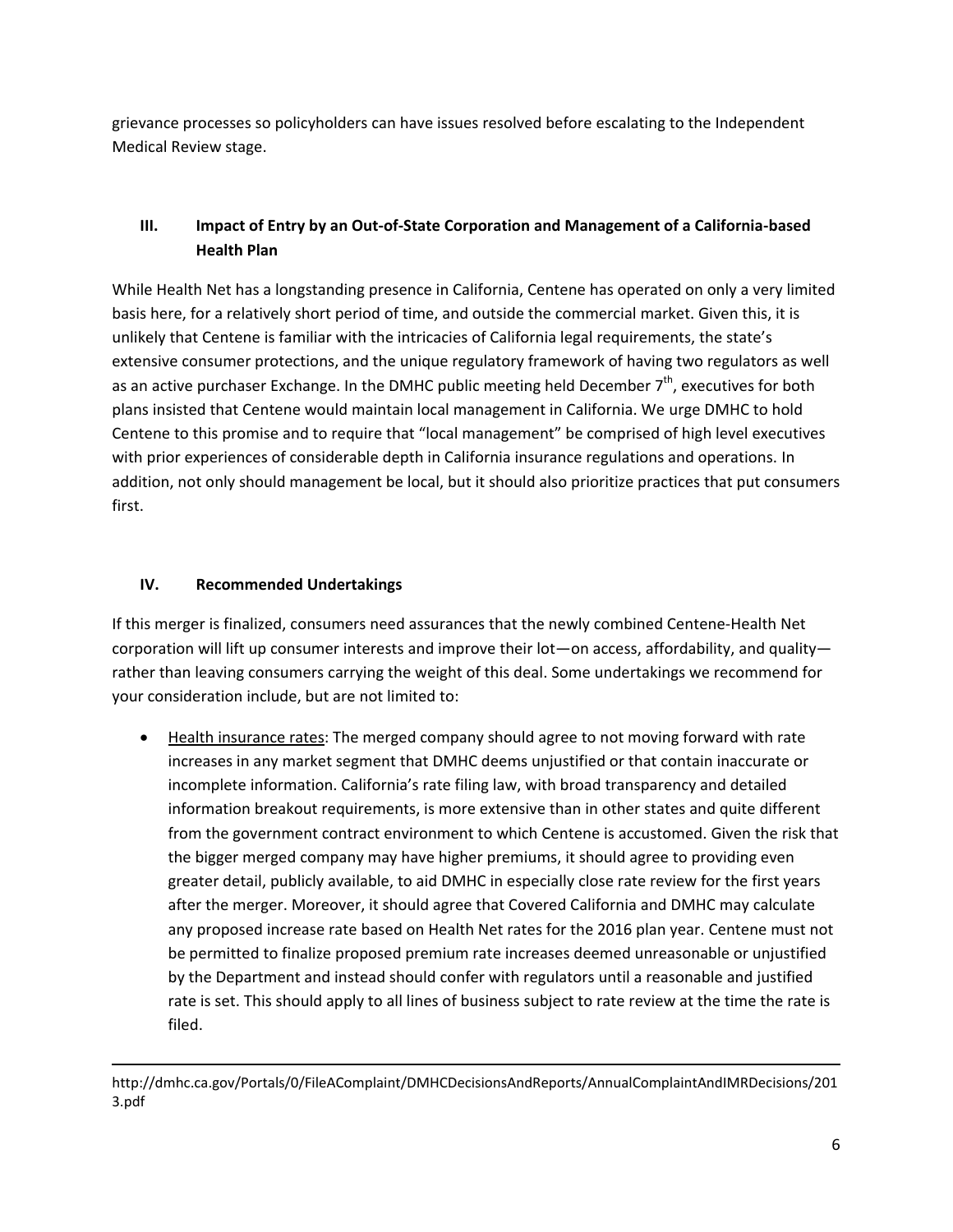- Quality improvement and cost containment initiatives: Existing state law requires that each plan's rate filing include "any cost containment and quality improvement efforts since the last filing for the same category of health benefits plan. To the extent possible, the plan shall describe any significant new health care cost containment and quality improvement efforts and provide an estimate of potential savings together with an estimated cost or savings for the projection period".<sup>23</sup> Unfortunately, that requirement is often honored more in the breach than the observance. In fact, in commenting on Health Net's rate filing justification for 2015, Consumers Union noted "[t]he Health Net filing lacks even minimal narrative on the subject and the data they provide is scant yet paints an unsettling picture."<sup>24</sup> Therefore, we urge assurances that Centene will reinvestment profits in quality improvement and cost containment initiatives and provide clear explanations and documentation of those investments, dollar breakdowns, estimated savings, and descriptions of how each directly benefits policyholders. As noted above, we recommend that any filing by Centene in the first years after the proposed merger refer back to the Health Net products for 2016 as its basis for comparison and build on or differentiate it quality/cost efforts from those of Health Net.
- Improving quality and consumer satisfaction ratings: Achieving above average quality ratings as measured by NCQA, Covered California, the Right Care Initiative, the Office of Patient Advocate Quality Report Card, and the Medi-Cal Managed Care Health Care Options Consumer Guide, by no later than the performance measurement period ending December 31, 2017.
- Improving provider directory: Making available to consumers, policyholders and nonpolicyholders, an accurate provider directory that is easily accessible and regularly updated. The issue of provider directory inaccuracies is a serious one and likely to be exacerbated by a merged company combining IT systems.
- Maintaining presence in the commercial market at least commensurate with Health Net's current participation: The aim of this suggested undertaking is to ensure that competition remains vigorous, on and off the state Exchange, both in the number and variety of insurance products offered.
- Adequate, dedicated staffing in California: We urge that high level staff for the newly merged company— Medical Director, Customer Service, and Legal Compliance personnel—be located in California and be comprised of individuals with a depth of expertise in our state in order to acclimate and immerse the newly merged company into the regulatory and consumer protection environment in California.
- Dedicated staffing for transition issues: Whether due to network shifts, information technology glitches or other operational issues, mergers inevitably have bumps in the road which will

 $\overline{\phantom{a}}$ 

 $^{23}$  Health and Safety Code Section 1385.03(c)(3).

 $24$  Consumers Union comments on the Health Net rate filing justification, available at http://wpso.dmhc.ca.gov/ratereview/Detail.aspx?lrh=k2flWv6xeIQ%24.